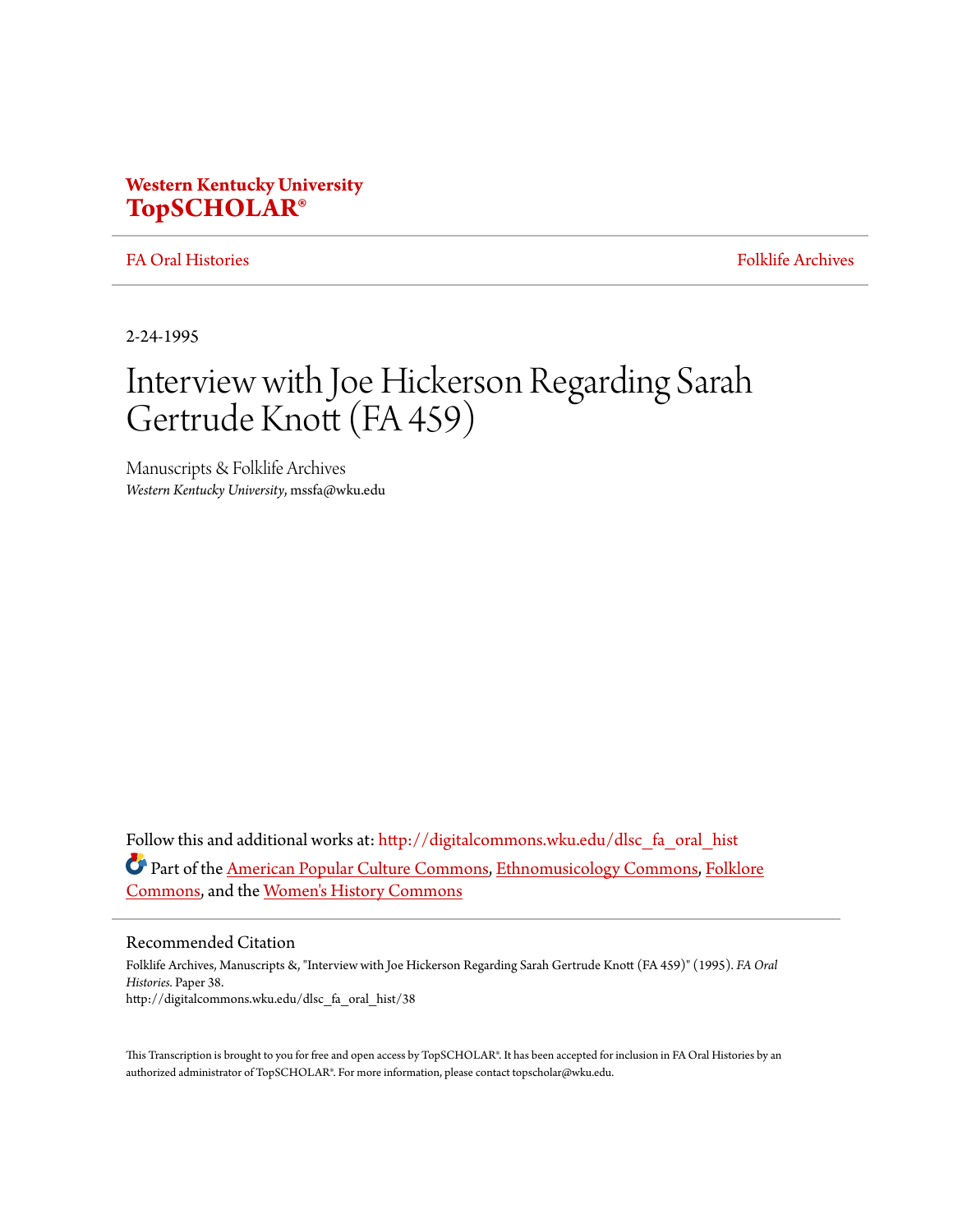Interview with Joe Hickerson (B1,F4)

Informant: Joe Hickerson Interviewer: Hillary Glatt Date: February 24, 1995 Location: Washington, D.C. Transcriber: Andrew Lee Sanyo Memo Scriber 001HG: --number one. I'm talking to Joe Hickerson. I'm at the Library of Congress. It is Thursday, February 24th, 1995. JH: No, it's Friday. HG: Friday. It's Friday, February 24th, 1995; you're right, Joe. JH: Happy Poets Day. HG: Poets Day? JH: Mm-hmm. HG: I had no idea.

- JH: Piss on everything, tomorrow's Saturday. Poets; P-O-E-T-S.
- HG: [laughs] Anyway-- [laughs]

Tape 1 of 1

- We're here to talk about Sarah Gertrude Knott and the National Folk Festival. But before we get right into Sarah, I'd like to ask you how you got into folk music, what your background is with folk music, how you became involved, and all of that kind of information.
- JH: Alright. Well, I was raised in New Haven and in the late '40s I remember my mother--she played piano and she had some song books and, folk song books: Fireside Book of Folk Songs, Folk Song U.S.A., and some other collections. And she'd gather around the piano and sing along and that sort of thing. Then in '49 she bought an ukelele because she had used, used to play in college and left it lying around, hoping that I would pick it up and I did. And then they trotted out my grandmother's guitar from Texas and I guess I did enough with it to encourage them to give me ten lessons, pay for ten lessons. And then, then I took some other lessons.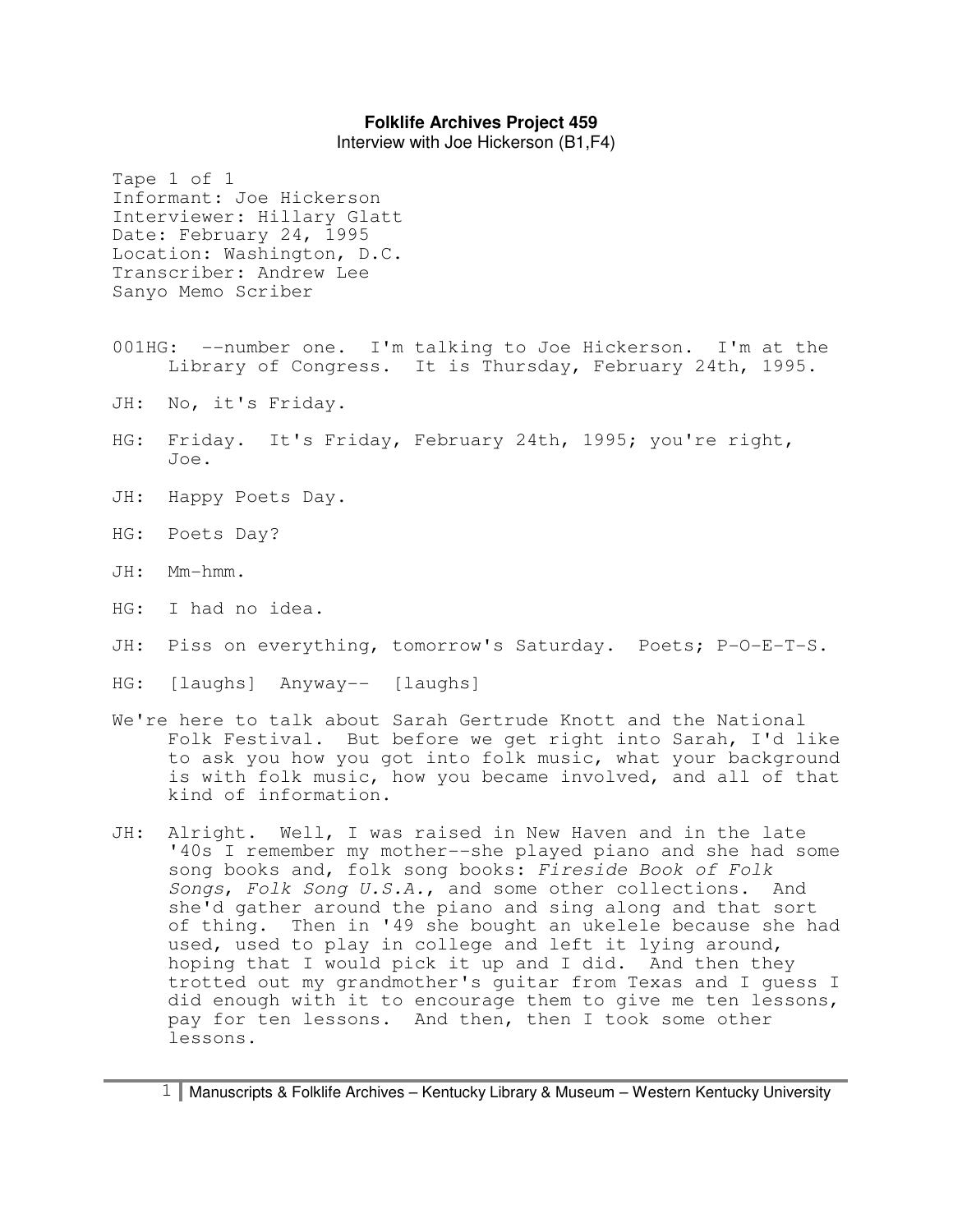- But I--in 1950 I got enamored with the Weavers because I, they had some big hits there: 'Tzena, Tzena' and 'Goodnight Irene.' And I started to sequester myself in my room and learn all these songs from these folk song books. And I start leading fellow high school students and stuff like that. Then I went to Oberlin College in 1953 and found the folk revival, or little parts of it. Mostly New York City kids with the latest issue of Sing Out! and the People's Songbook and drafts of songs and Woody Guthrie records and Pete Seeger records and all that. Pete Seeger came and performed my freshman year in '54, and I really got into it at Oberlin.
- And when my, when I was a senior I asked Anne, I met Anne Grimes at a party. Anne Grimes was a collector and singer. In fact, I just got a letter from her daughter, because she's eighty-three and is moving and is looking for repository for her collection of thirty Appalachian dulcimers made in Ohio. Anyway, I asked her 'Is there some place to do graduate work in folk music?' And she said she thought there might be; I should write to Mrs. Rae Korson, head of the Archive of Folk Song, Library of Congress. Which I did; I got a letter back saying, 'Yes. Indiana University has folk music in the folklore program.' I applied, got in. And that's how I started studying folklore. Started with folk music, and folklore.
- HG: O.k. And so then--did you ever go to any of the National Folk Festivals when you were younger? When you were into the folk revival, and in college, and--
- JH: No. They weren't in my neighborhood. I'm trying to remember--the first one I went to was in Covington, Kentucky and I can't remember when it was. I can't remember whether it was toward the tail end of my graduate career, like in the early '60s, or right after I had come here. I think it was right after I came here because John Dildine, who I became very close friends with, was active on the board and I guess--I was also courting a young lady in Yellow Springs, Ohio, which is not that far from Cincinnati and Covington. That must be it. So in 1963 or 4, maybe summer. We went to the festival, the festival in Covington. I guess that's 050where I met Sarah and witnessed my first festival. The only other ones I saw where when they were out at Wolf Trap.
- HG: O.k. So the one in the '60s, then--can you talk a little about it, that festival. What your impression of it was, what you remember about it, how it was presented.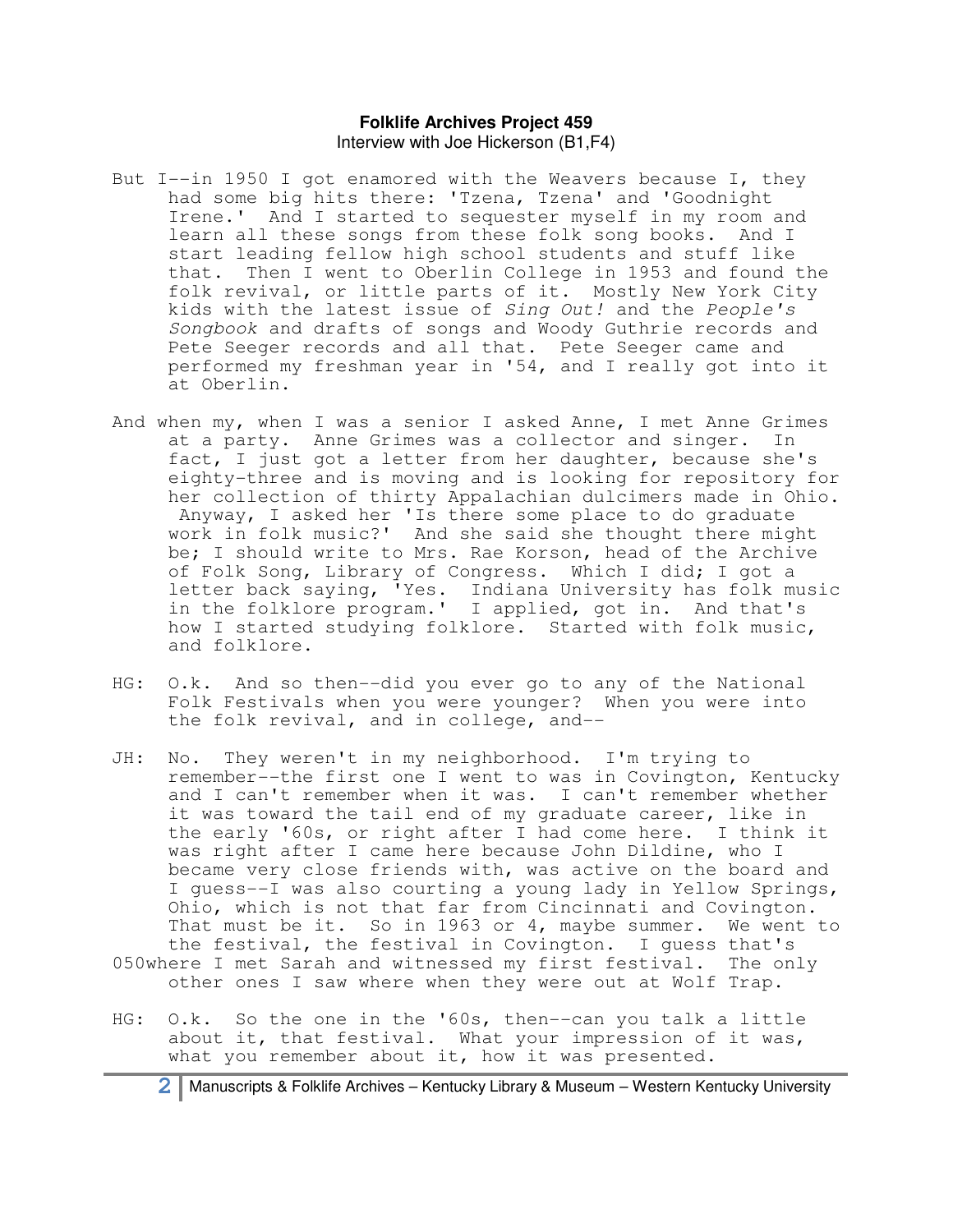- JH: Well, I sort of remember scratching my head a little because I was used to two kinds of folk music. One was recreational interpretation like I did, and my friends. And the other was authentic folk I'd come to know and witness, that sort of thing. And here was a festival with kids from Milwaukee all dressed up in costumes and doing Polish stuff, sponsored by Pabst Blue Ribbon. And that kind of made me scratch my head. Later I, of course, saw older programs, programs of older festivals. And there seemed to be a higher preponderance of actual folk and less of the interpreters in some of the earlier festivals.
- HG: So she moved--
- JH: I thought it was kind of quaint.
- HG: Kind of quaint. She moved from--
- JH: Artsy.
- HG: What did you say?
- JH: Artsy.
- HG: Artsy. Theatrical? That it was--
- JH: No--yes, yeah.
- HG: And was it presented on just one stage? Or had she moved to different performing stages?
- JH: I don't remember.

HG: You don't remember.

- JH: I sort of remember jamming after hours. Bob and Evelyne Beers I think I met there for the first time. You know, doing a song or two with them.
- HG: Now did you just become acquainted with her, with Sarah there? Or did you actually talk to her for any length of time then?
- JH: I just got acquainted.
- HG: Mm-hmm.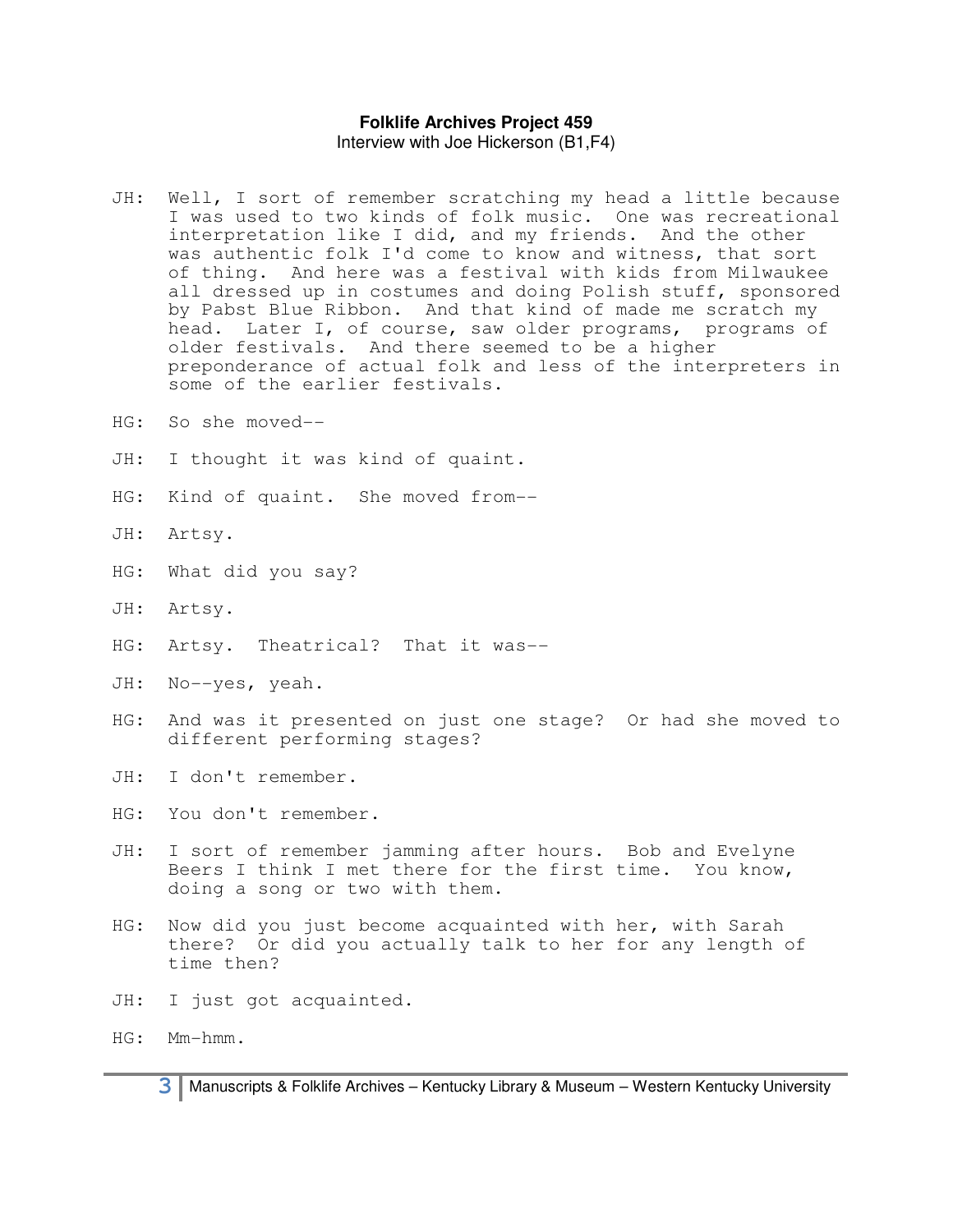- JH: And, I, I don't remember when, whether she already had an office--she must have already had an office here in Washington. The Nation--the N.F.F.A. I got more--of course, you know, the crowd here in Washington, there wasn't that many people into folklore. And of course they all knew each other. And Rae Korson knew Sarah and I'd--I don't remember--Rae Korson; there were a lot of people she didn't like and I don't remember whether Sarah was one of them. I have a feeling that there was a bit of animosity there. A slight recollection.
- But I did have contact with her when I was active in the Folklore Society of Greater Washington, which a bunch of us formed in 1964. Program--two ways: programmatically we co-sponsored some concerts. I think there was a series at the Department of Agriculture auditorium as I recall. And then also the, we co-sponsored a series with, at Ford's Theater. An annual program at Ford's Theater. Although by that time Leo Bernache was pretty much running things over there. But also she availed her off--, her, I guess, relatively new suite of offices in the Dupont Circle building for the F.S.W. board meetings.
- HG: Mm-hmm.
- JH: We met at that, that suite for several years.
- HG: Mm-hmm. And so, did she ever, did you ever talk to her about her philosophy about her folk festival? About what she wanted it to do at that point in the--
- JH: No.
- HG: --late '60s, early '70s?
- JH: No. I knew some people who were on the board. George Simpson, now deceased. John Putnam, deceased. John Dildine; hope you got in touch with him. No, I didn't particularly get involved in any discussions with her, or-- 100probably with John Dildine a little bit.
- HG: Mm-hmm.
- JH: Like, 'Why haven't you spent time with us?' He was into a lot of other aspects of folk music, too.
- HG: Did you feel that the festival was, at that point, irrelevant? Or, or just problematic? That it was out of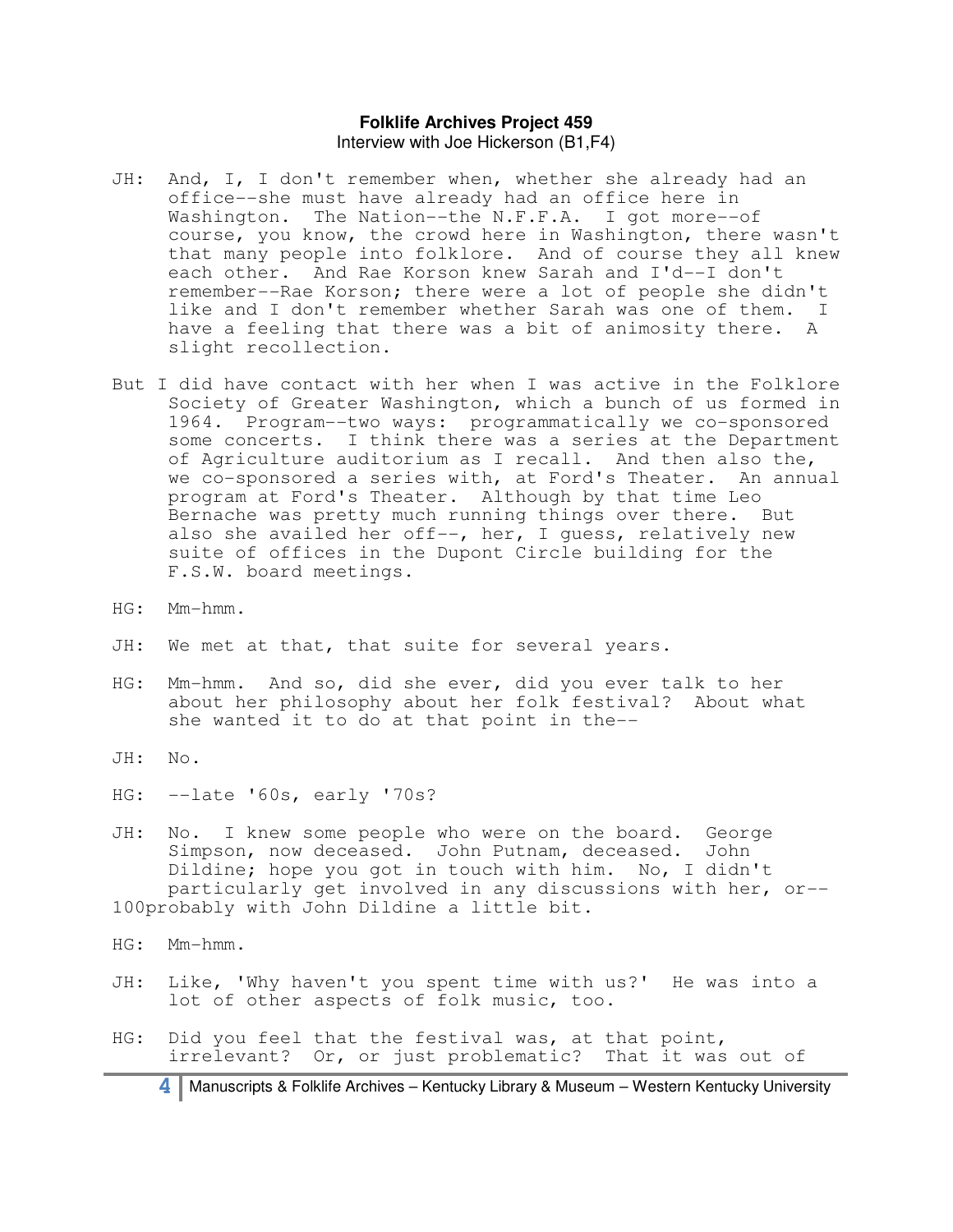Interview with Joe Hickerson (B1,F4)

its time or had run its course?

- JH: Well, it was just the kind of affair that was not my cup of tea. Now, when it moved out to Wolf Trap and Andy Wallace and others started being involved then it sort of--I could- you know, some of them--the kind of crowd that I used to, would associate with, got more involved and it became a more interesting festival in my mind.
- HG: And this was before it became, before N.F.F.A. became N.C.T.A.?
- JH: Right. Well, Joe Wilson came around then and then, then he changed the name because, as he told me, he didn't think an organization should have a name that gave people a very different idea of what they were supposed to do. This was, this was after--what? 1974. I persuaded Andy Wallace over there that really the folk, annual calendar of folk festivals which I was compiling here should be compiled by the National Folk Festival Association. And so we did it jointly and then they did it a couple of times. And it was such a humongous job of work that they gave it up.
- HG: [laughs]
- JH: [laughs] Then Joe Wilson changed the name so that people wouldn't think they had to do that, I guess.
- HG: [laughs] That's funny.
- JH: I do remember that she, she was kind of demanding. She was always wanting you to volunteer or help or do something. I guess she was used to getting enough people to do that over the years that that was her style.
- HG: Mm-hmm.
- Now when it came to Wolf Trap, what year was that? Do you remember?
- JH: I'd have to look it up.
- HG: O.k.
- JH: Early '70s?
- HG: Early '70s. How long was it at Wolf Trap?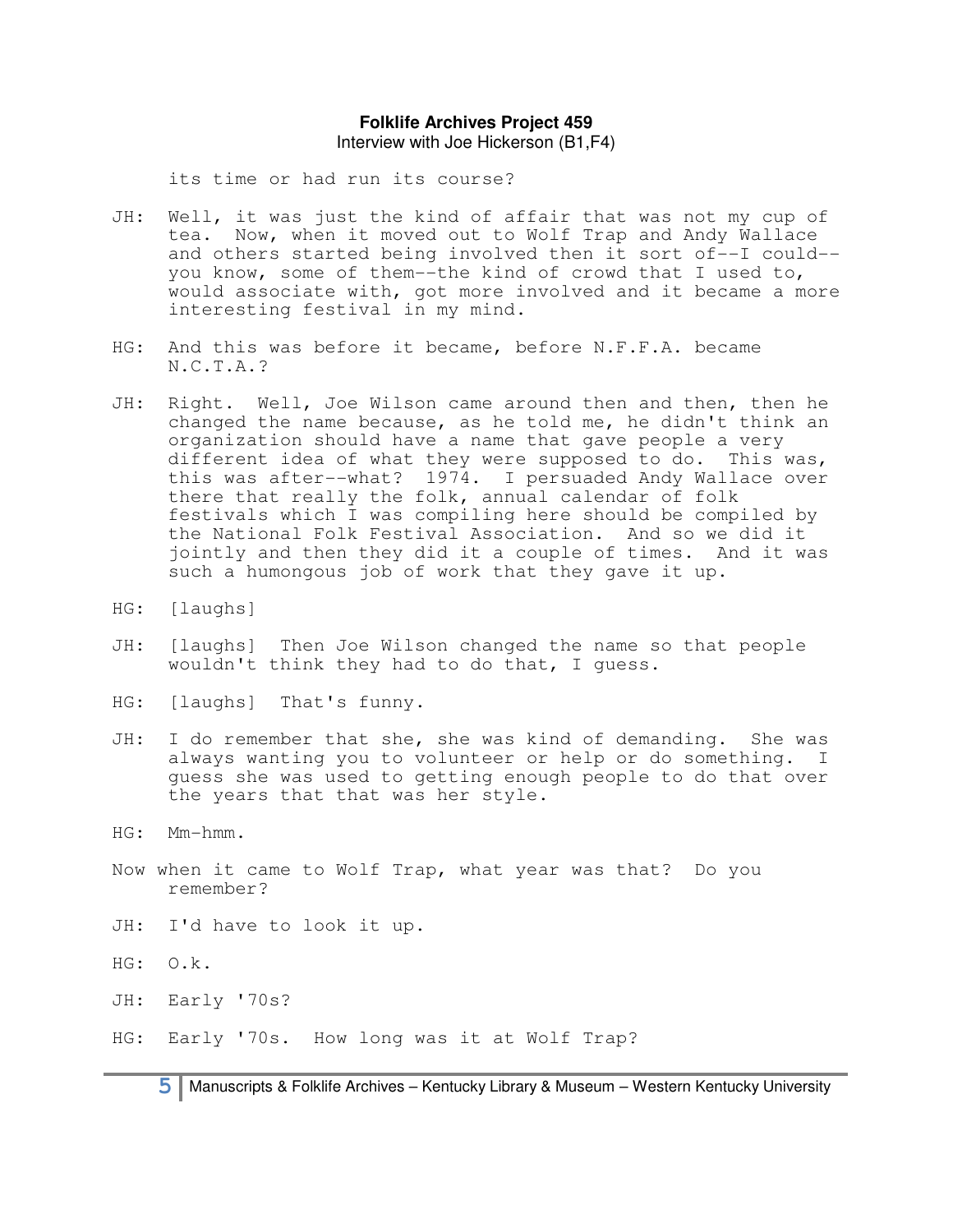Interview with Joe Hickerson (B1,F4)

- JH: I don't know; that's easy to find out.
- HG: Mm-hmm.
- JH: Somewhere we have a list of every festival.
- HG: Mm-hmm. O.k. Now--
- JH: But it was pretty much through the '70s. We have copies, I remember, of part, well, one stage at one festival because of equipment loan. So that must have been '76 or 7, early in the career of the Folklife Center.
- HG: Mm-hmm.
- JH: They borrowed a Nagra for one of the stages and we got the tapes from that stage. At least one year, maybe two.
- HG: O.k. Now in your capacity as, you know, your job at the Archive of Folk Culture, as far as dealing with papers and things like that, did you, did you deal with Sarah when it was, when she was deciding where to deposit her--
- JH: Yes. Well, she was--
- HG: --papers?
- JH: --kind of, going through her stuff and we discussed about what to do with it. And she decided that she would send a copy here and a copy to Western Kentucky, Western Kentucky being the chief repository. And she worked with Montell--
- HG: Mm-hmm.
- JH: --on that. And I guess I was just as happy that that arrangement was there; that's why--and she was from Kentucky. That seemed fine with me. But to get copies of all the ephemera, that's pretty much what we got.
- HG: Mm-hmm.
- 150JH: Quite a bit of it, as it turned out, we were happy to have.
- HG: Mm-hmm. So that was probably in the mid-'70s?
- JH: Yeah, I would guess so. Yeah, we can look through some files and--

**6** Manuscripts & Folklife Archives – Kentucky Library & Museum – Western Kentucky University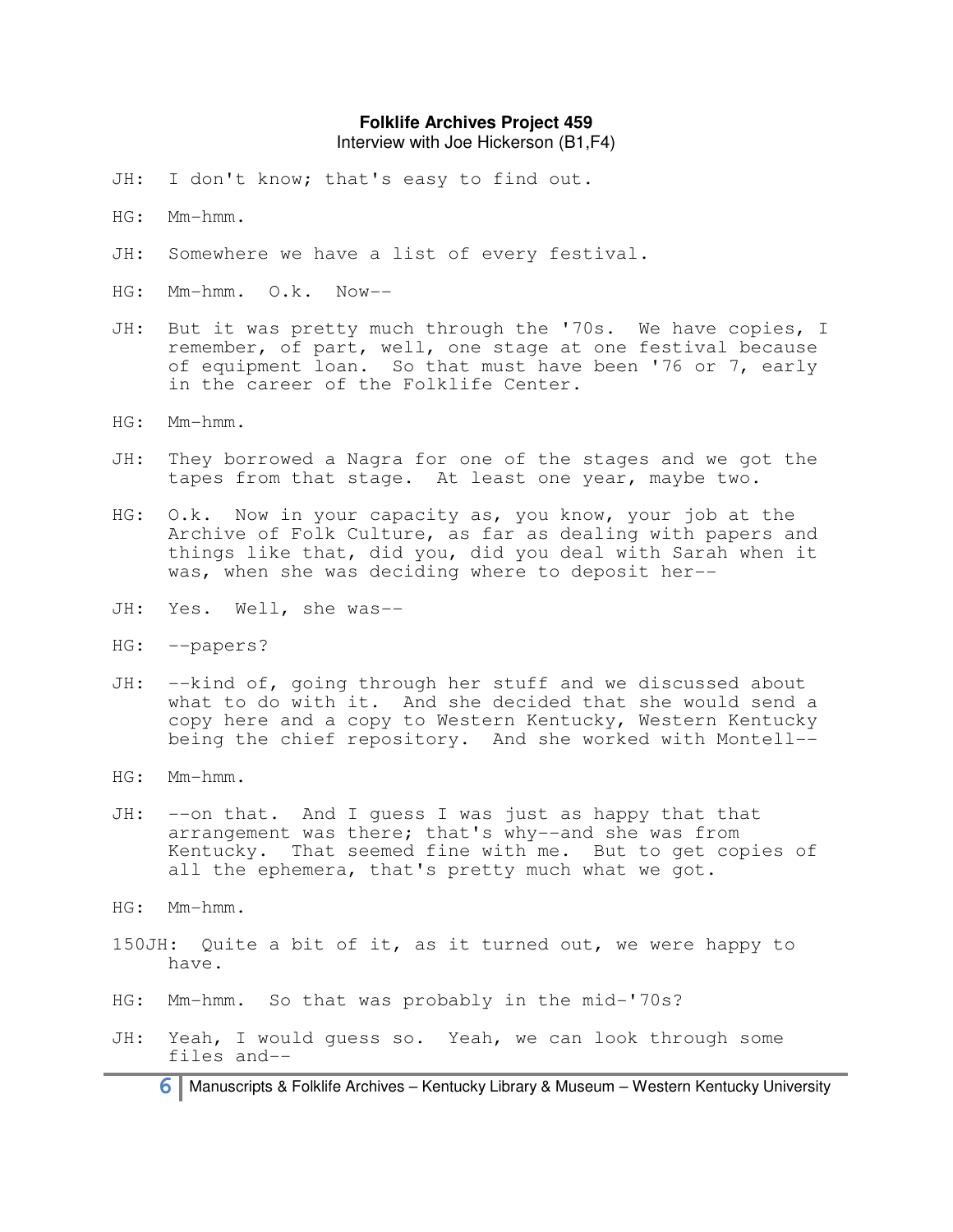Interview with Joe Hickerson (B1,F4)

- HG: Mm-hmm. I'm just wondering--
- JH: While you're here, you might want to do that.
- HG: --at that stage when you were discussing with her this arrangement, if you recall anything about her or her, anyone she was dealing with, any names. Anything.
- JH: No. I just remember she had an older sister.
- HG: Now deceased, unfortunately.
- JH: Yeah.
- HG: Obviously.
- JH: And, there was some colonel or General somebody who was her right hand man or, or was--when I first came here, I forget his name, who was sort of president of the board or something like that. [long pause] Nope, I don't recall much more specific about any encounters I had with her.
- HG: Mm-hmm. What she--you--I mean, other than saying that she was demanding and always trying to get people to volunteer, what else can you tell me about her?
- JH: Yeah. She was expansive, forthright. Far from being the shrinking violet.
- HG: Mm-hmm. Did she look at the folk festival as, as--
- JH: Her baby.
- HG: Yeah?
- JH: Her baby, her children, her whole family. I mean, it was her life. I mean, she put an awful lot of time in her life into that. Starting--in what?--1934. Hardly a year missed.
- Now, we have resources here. We have recordings of the, all, or some, of the 1937 festival in Chicago recorded by Sidney Robertson Cowell [?] who was recording for the Resettlement Administration at the time. And here's an interesting thing. In the--by 19--well I guess from the start, but certainly at that '37 festival, there are a number of performers of non-English language traditional music and dance. And Sidney Robertson, not Cowell yet, recorded some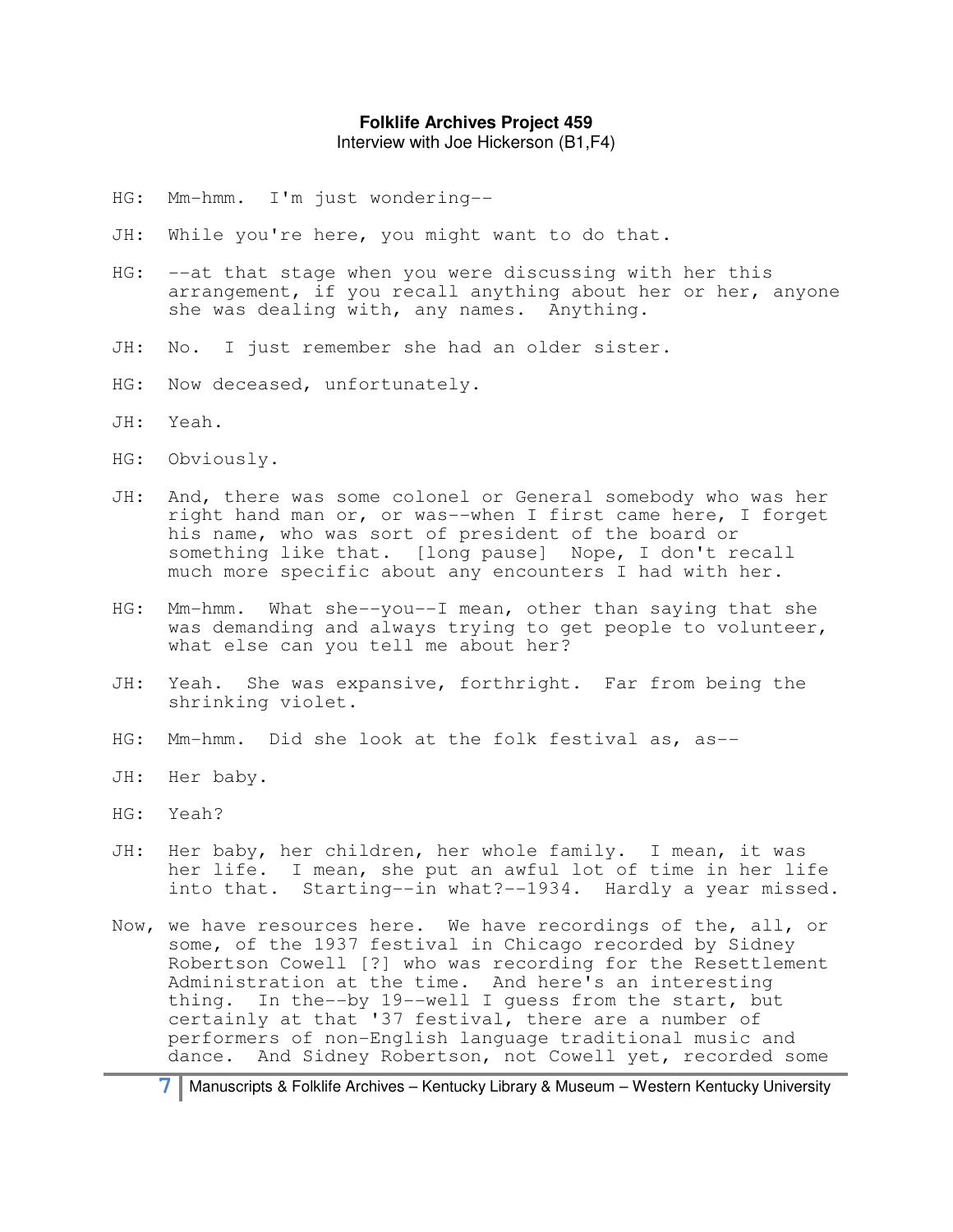of that and got some leads which led her to Minnesota to record Finnish stuff. And one or two other leads which made, made her a collector of non-English language as well as English language folk song. Which led naturally to her work at, in the California collection.

- HG: Mm-hmm.
- JH: I point over here because that's what Cathy--
- HG: [laughs] Right.
- JH: --which became the sort of first systematic documentation of a number of, of a wide range of ethnic folk music groups in a region.
- We have extensive recordings of the 1938 festival which were done by the U.S. Record Company. Sixteen inch transcriptions, at Constitution Hall. I'd play an example. I do, I must put together a lecture on women folk song, women in folk song. Or women folk song collectors. And--
- 200well actually I did it first for, a lecture I put together on folk music in the Washington, D.C. area. And I have a segment where she introduces, or--Texas Gladden sings [sings lyrics], 'There was an old man lived over the hill.' 'The Devil and the Farmer's Wife.' And you hear the laughter of the audience; it's a very good recording. And then you hear at the end, and she says, 'Well those ballads have lots of verses and, but they're authentic.' And then, then she says, 'And you don't have to go to the, far away Virginia to find authentic folk music. Here's a group of students from Wilson High School in our very city.' And they, they sang a, like a Hoosier Hot Shots version of 'Careless Love.' You know, four kids. And so I, I played a, I actually used that in the women folk song collectors lecture, too.
- HG: So she really mixed--
- JH: A good recording.
- HG: --those two things. And she had this idea about the--I mean, she used the term 'survival' and 'revival', you know.
- JH: Did she?
- HG: Yeah. She actually did--
- JH: Oh, o.k.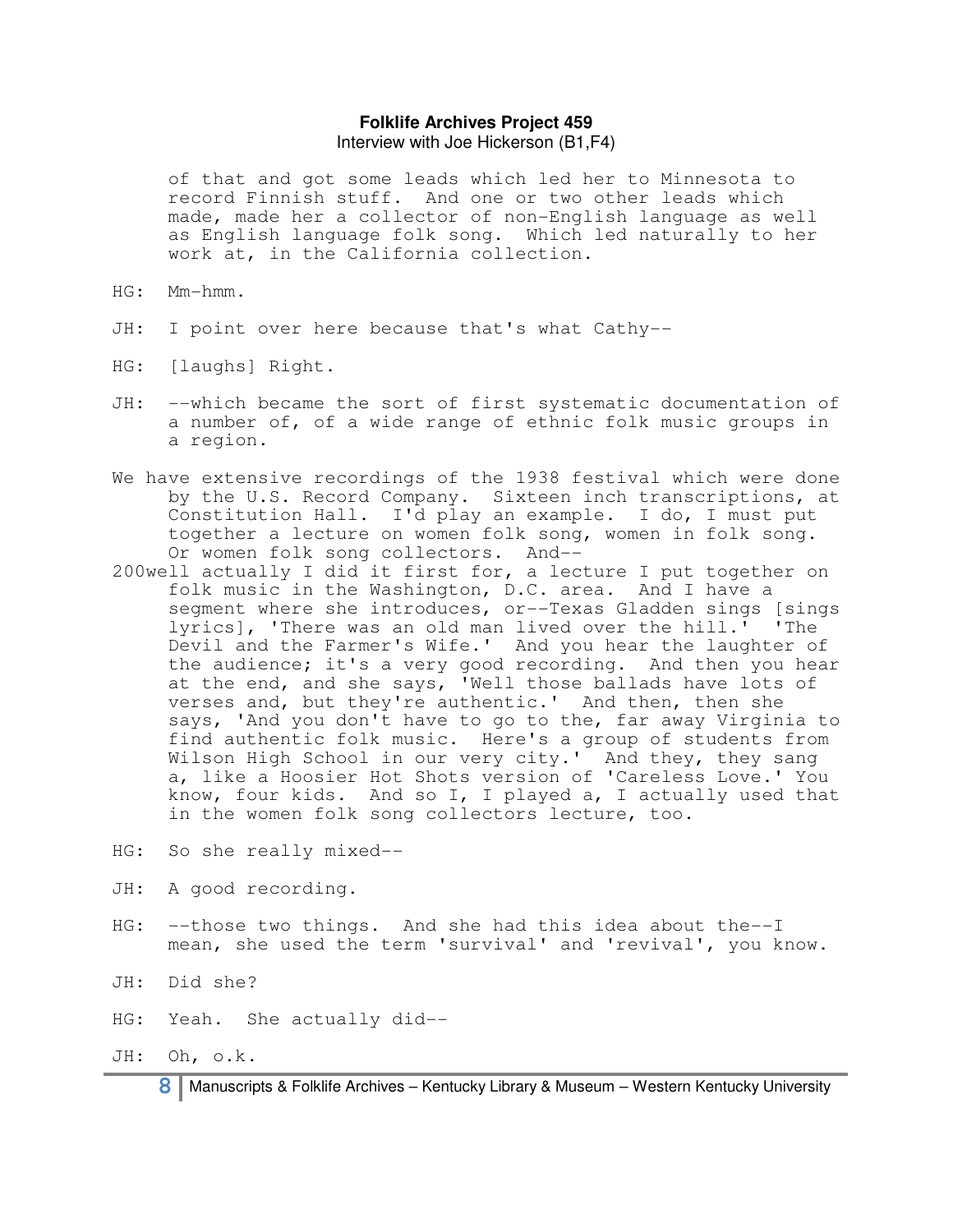Interview with Joe Hickerson (B1,F4)

- HG: --in some of her articles.
- JH: Yeah.
- HG: That, I guess, so from very early on she was incorporating both kind of authentic, quote-unquote traditional acts and the kind of student--
- JH: And interpreters.
- HG: Interpreters. Mm-hmm.
- JH: Right. And all the international stuff.
- HG: Yeah. So the international stuff--now, you were saying back in '37 or '38 that she was incorporating non-English language performers. Was that, do you think that was a rare thing at that time?
- JH: Oh, no. I don't know. International folk dancing was already a thing. So, that's something I don't know that much about. There were certainly groups that did their own traditional traditions, like the Polish groups from Pabst Blue Ribbon. You know who you ought to interview? Of course, or get in touch with, is the guy who puts out Viltis. It just occurred to me. I'll have to look up his name. He's Lithuanian. He still puts it out; he must be about eighty-five. And his group was at that 1937 National Folk Festival and I suspect a number of others.
- HG: I think that I've seen some stuff on him in her files, actually.
- JH: Oh, yeah. He's been active for years and years.
- HG: That's great. If you could get me his--and he's still alive?
- JH: Yeah.
- HG: Because everybody I look at in those files, I think, 'Oh,  $no--$ '
- JH: I get those issues; those issues still come in. Yeah, he's out in Colorado.

HG: Colorado?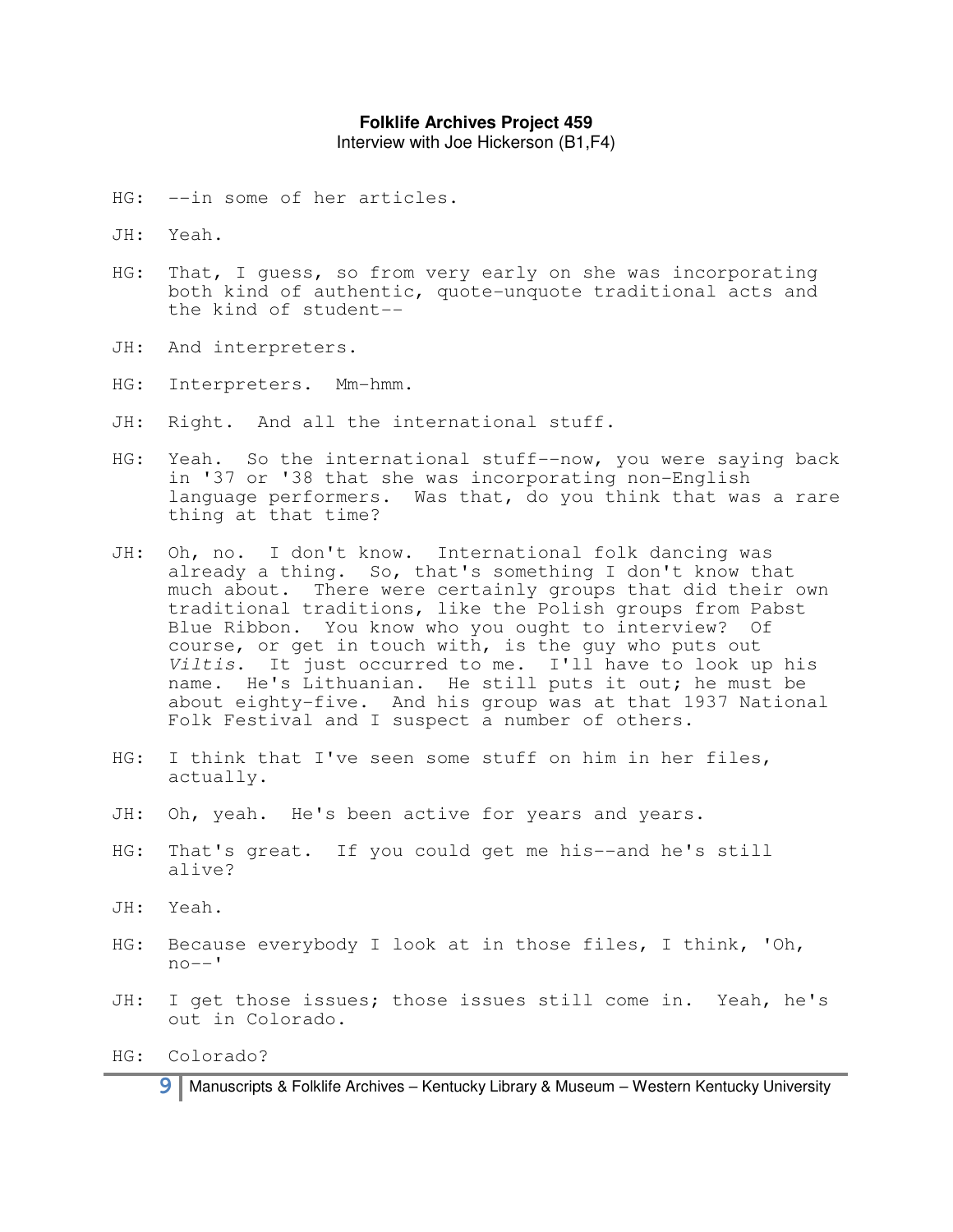Interview with Joe Hickerson (B1,F4)

- JH: Mm-hmm. His magazine is Viltis, which is Lithuanian for 'life'? 'Hope.' Hope.
- HG: For what?
- JH: Hope.
- HG: Hope?
- JH: I think.
- HG: So, do you remember any other performers or anybody who performed at the festival who might--or anyone who, who has performed recently at the festival that you might know that had performed when Sarah ran the festival? Or--
- JH: I don't know; maybe if we looked through some of the fold--, folders, I might think of some.
- HG: Mm-hmm.
- JH: A lot of what we have--the ephemera is boxed up and 250in the stacks because there's so much of it. But we have some folders.
- HG: O.k.
- JH: We'll do a quick check on.
- HG: O.k. So, but the time you knew Sarah--I mean, it was just acquaintance; you never, you didn't spend a lot of time with her?
- JH: No. I, I performed at least one. Probably more of the festivals when they were at Wolf Trap. I remember--
- HG: And by then she was--
- JH: --a ballad workshop I was on with Lou Killen and Almeda Riddle.
- HG: Mm-hmm.
- JH: Which impressed me because I sang, I sang 'The Battle of Antietam Creek.' Almeda Riddle got all excited about it.
- HG: [laughs] But by then was Sarah pretty much out of the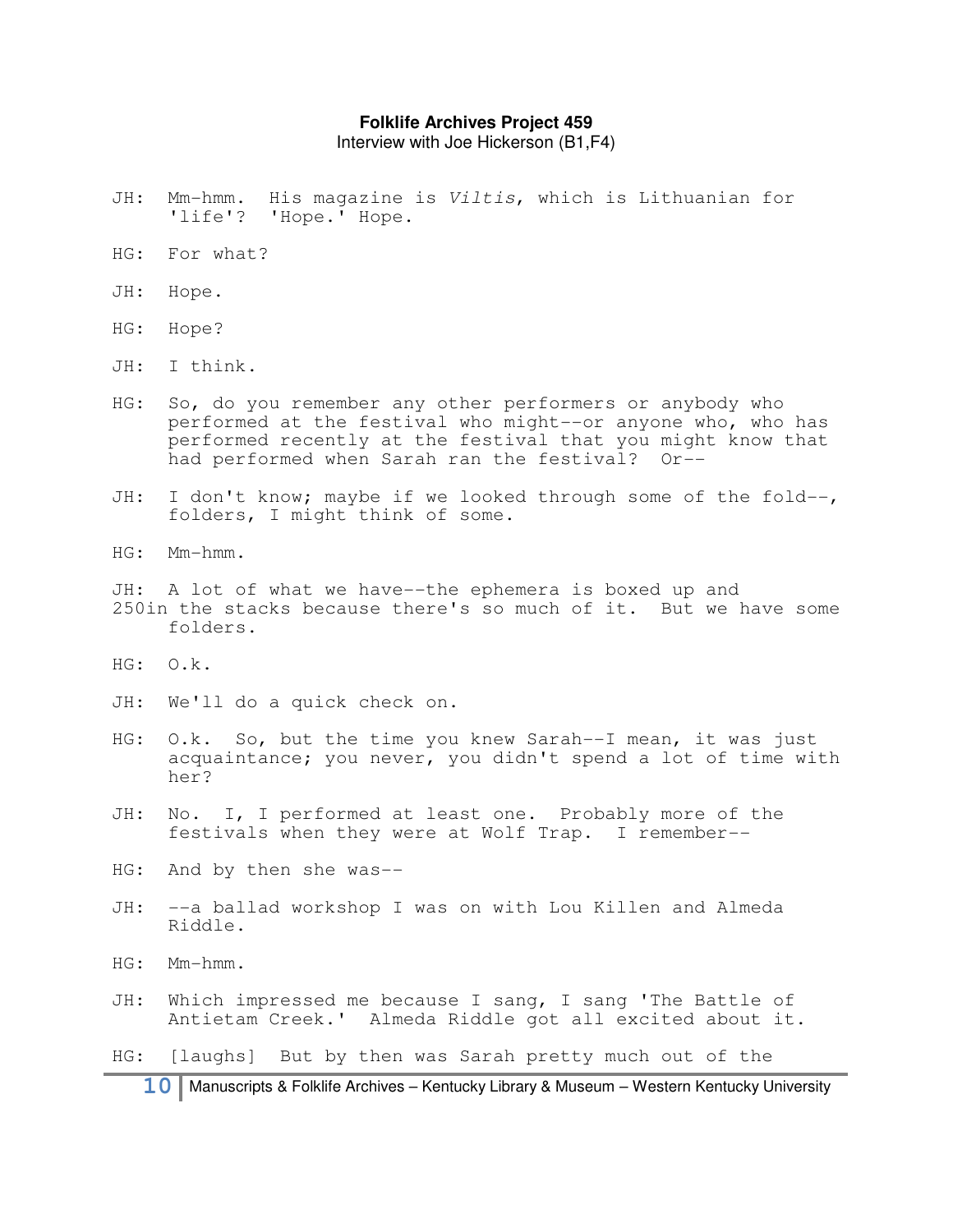Interview with Joe Hickerson (B1,F4)

picture? Or was she still--

- JH: I don't really remember exactly what period of time she was shedding the mantle.
- HG: Now, tell me a little about Leo Bernass [sic].

JH: Bernache.

HG: Bernache. Was, is it B-E-A-R-N-A-C-E? Something like that?

- JH: Bernache. He was-- B-E-R-N-A-C-H-E.
- HG: C-H-E O.k.
- JH: Well, he was a guy who--what? He was from Canada and he had run an opera company. And so he was just plunked down to be executive director of this organization and the festival because he had done that in the arts, but not in the folk arts. So it was a case of--well, we, we scratched our head over that. He doesn't know a damn thing, you know, folklore, folk music. So like Jim Morris, when Jim Morris took over the Division of Performing Arts at the Smith--, the then young Division of Performing Arts at the Smithsonian. You know, an arts person but not a folk arts person, trying to run a folk festival.
- HG: Mm-hmm. Now, Sarah chose him? Is that--she was--
- JH: I guess, yeah.
- HG: Yeah.
- JH: Must've. Yeah, there must've been a job opening and he was hired. And I guess through him we continued to have our meetings, F.S.G.W. board meetings at the suite there. Then they moved to another suite, a bigger one I think. And then he was the go-between for the annual event at Ford's Theater: 'Songs of Lincoln and the Civil War.'
- HG: So to clear up a little bit about the relationship between N.F.F.A. and the Folklore Society, there wasn't any kind of animosity or anything like that. The, the changeover of N.F.F.A. to N.C.T.A. was not the impetus for the creation of the Society. It was already created, right?

JH: What, of F.S.G.W.?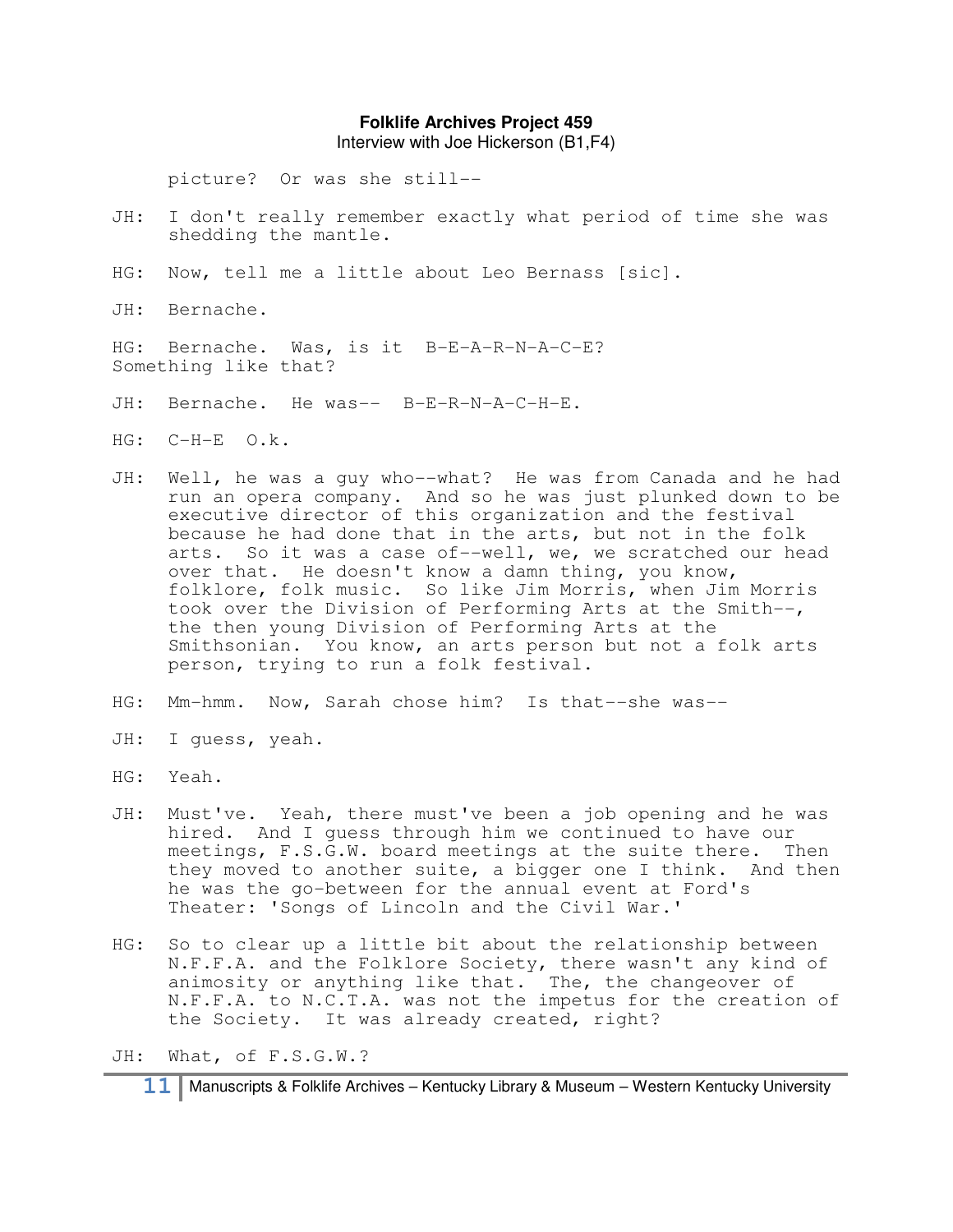Interview with Joe Hickerson (B1,F4)

- HG: Right.
- JH: Oh, no; that was back in 1964.
- HG: Right. O.k.
- JH: And that was, that got started for a variety of reasons, part of which was caused by the folk song boom and
- 300partly in reaction to it. Because we wanted to do things that the boom was not doing. Bring artists, foster self musicmaking, and get the word out of more authentic folk music that the boom was not catering to.
- HG: Mm-hmm. And so the Folklore Society's annual festival at Glen Echo--
- JH: Yeah, that started later and it got confusing. That's why, one reason why Joe moved the National Folk Festival, because there were three festivals. Two of which were free. They had to charge out at Wolf Trap. And so that's where they got the idea of moving it, having it in different places.
- HG: Which is what Sarah had done in the past.
- JH: Yeah. Yeah, she'd come back to some favorite places.
- Oh, we have some recordings from St. Louis in the Anne Grimes collection.
- HG: O.k.
- JH: I'm not sure if they were actual, actually done during festival events. But certainly some of the people who were at the festival she recorded after hours or whatever.
- HG: Mm-hmm.
- JH: In the '50s. That would be early '50s, I think.
- HG: So tell me--
- JH: Anne Grimes.
- HG: Anne Grimes?
- JH: I just got a letter from her daughter. She's eighty-three and lives in Granville; look up her.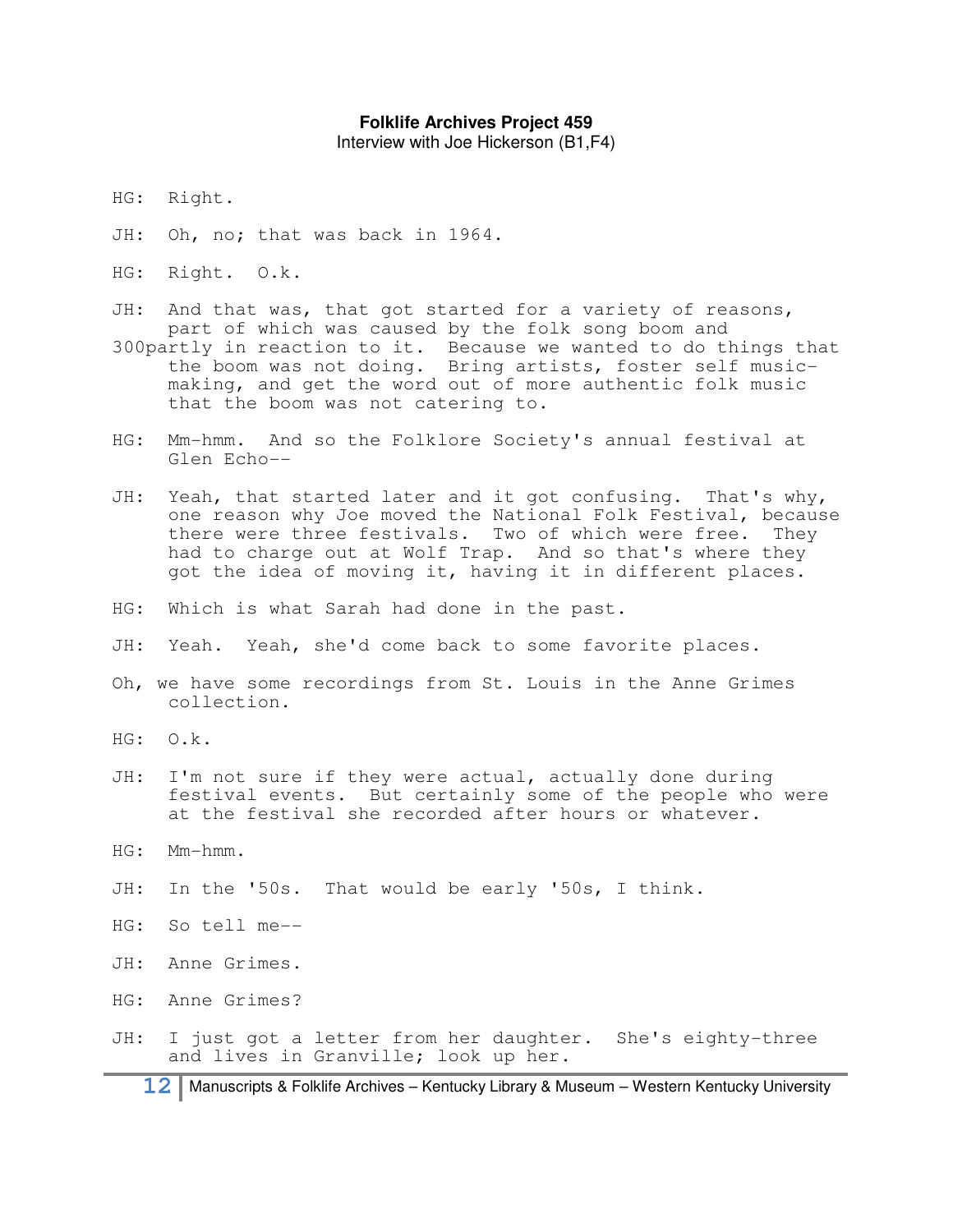Interview with Joe Hickerson (B1,F4)

- HG: Grenville [sic]?
- JH: Granville, Ohio. Where Denison College is.
- HG: O.k.
- JH: Yep. Great lady.
- HG: Well, that's not so--Ohio is close to Kentucky.
- JH: Yeah.
- HG: That might be feasible.
- JH: Uh-huh.
- HG: So when you performed at Wolf Trap for the festival, you say you did that at least once.
- JH: Yeah, probably twice. Maybe--
- HG: Mm-hmm.
- JH: --three times.
- HG: So they were still--do they still spotlight interpreters? Or do they--
- JH: No.
- HG: No. They only--
- JH: Joe hasn't done that.
- HG: Mm-hmm. But--so, in this--but still in the mid-'70s they were still--
- JH: Yeah.
- HG: Now, where you there more as a performer or more as, as a--
- JH: Presenter.
- HG: --as a presenter or instructor.

JH: Both.